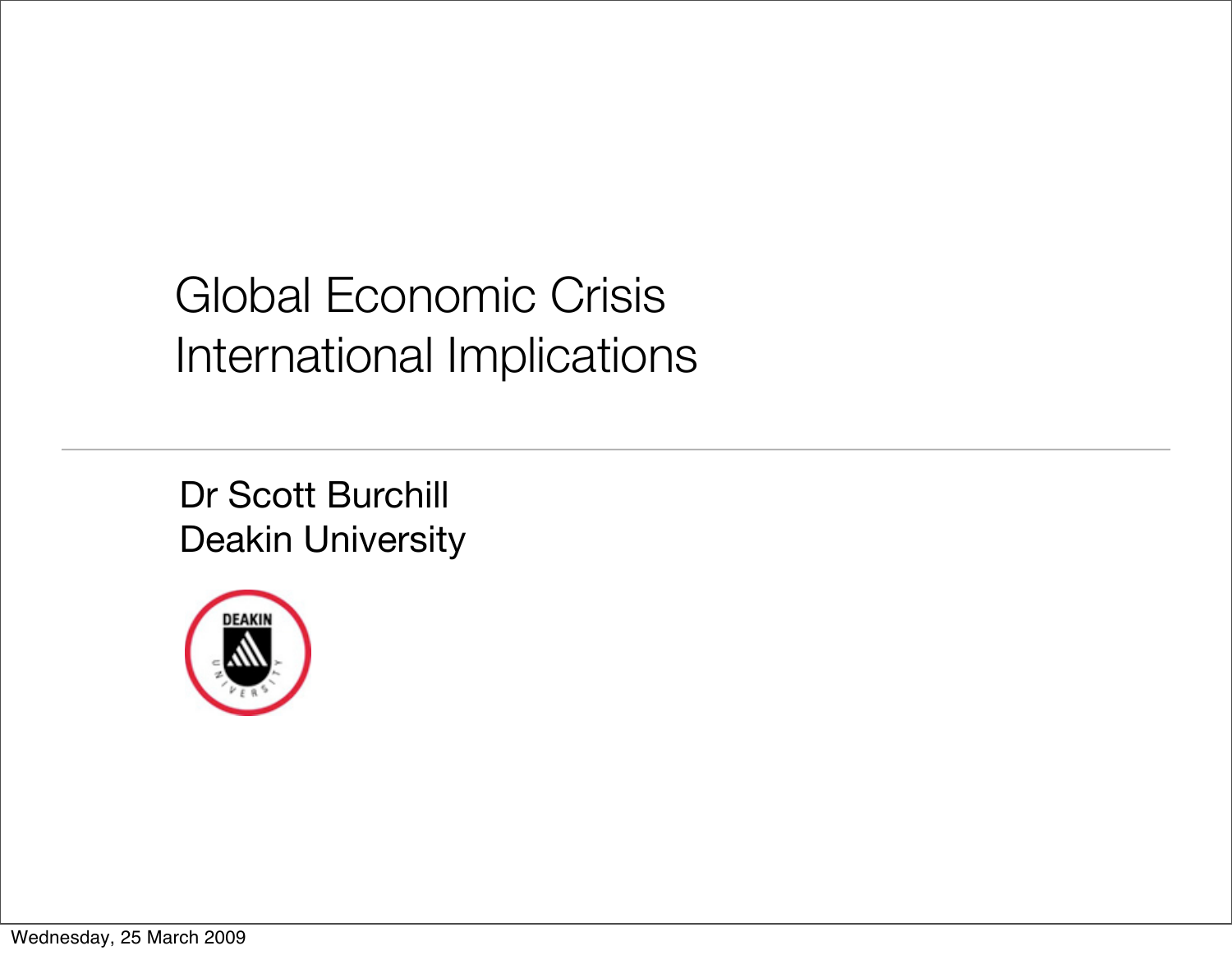## Causes & Triggers

- Did not come as a shock establishment expected imminent economic crisis in 2006.
- Reaping the consequences of the Nixon shocks of the early 1970s \$US off the Gold Standard, de-regulation of global capital, floating exchange rates.
- Financial liberalisation underprices risk (externalities), leads to regular systemic failures & major crises.
- Reckless lending practices by private investment banks in US & Europe (sub-prime mortgages) to consumers who want instant rather than delayed gratification. US housing bubble burst.
- Accumulated debt, including toxic debts (\$US3 trillion or 3.5% off global GDP) defaults led to global liquidity crisis. \$US50 trillion wiped off global assets. Foreign debt (China).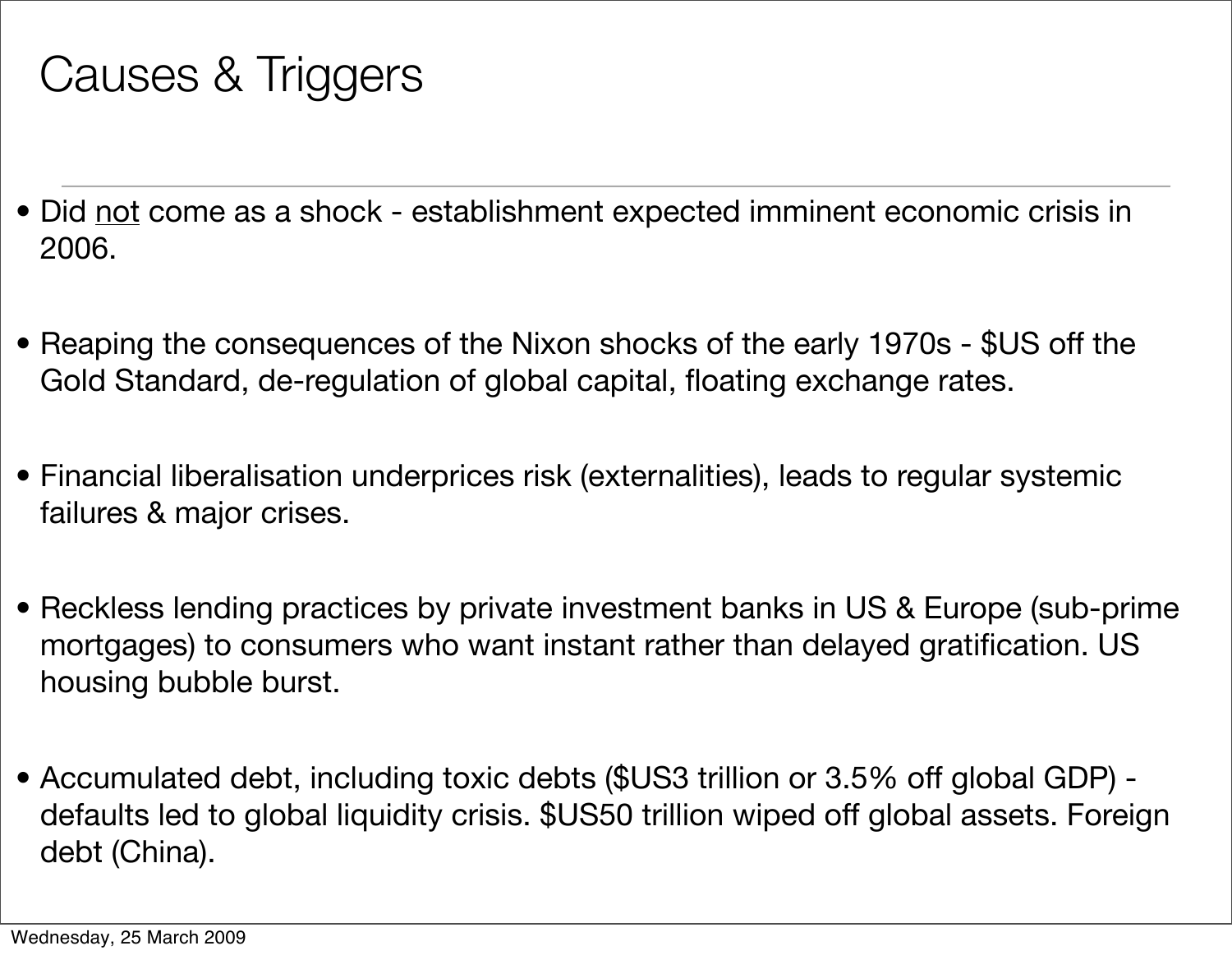- Speculation on the financial casino for instant super-profits rather than prudent, long-term investment in productive industries (the real economy). Investment (speculation, leveraged) v establishment (probity) banking.
- Opaque, innovative financial instruments (credit derivatives, CDOs, binary options, credit default swaps, etc) & structured investment vehicles used by hedge funds are extremely risky, incredibly complex & unregulated - no copyright on financial instruments.
- Naive faith in an alleged self-correcting market neo-liberal ideology. Elite consensus.
- Failure of international financial architecture IMF, WTO, World Bank, G20.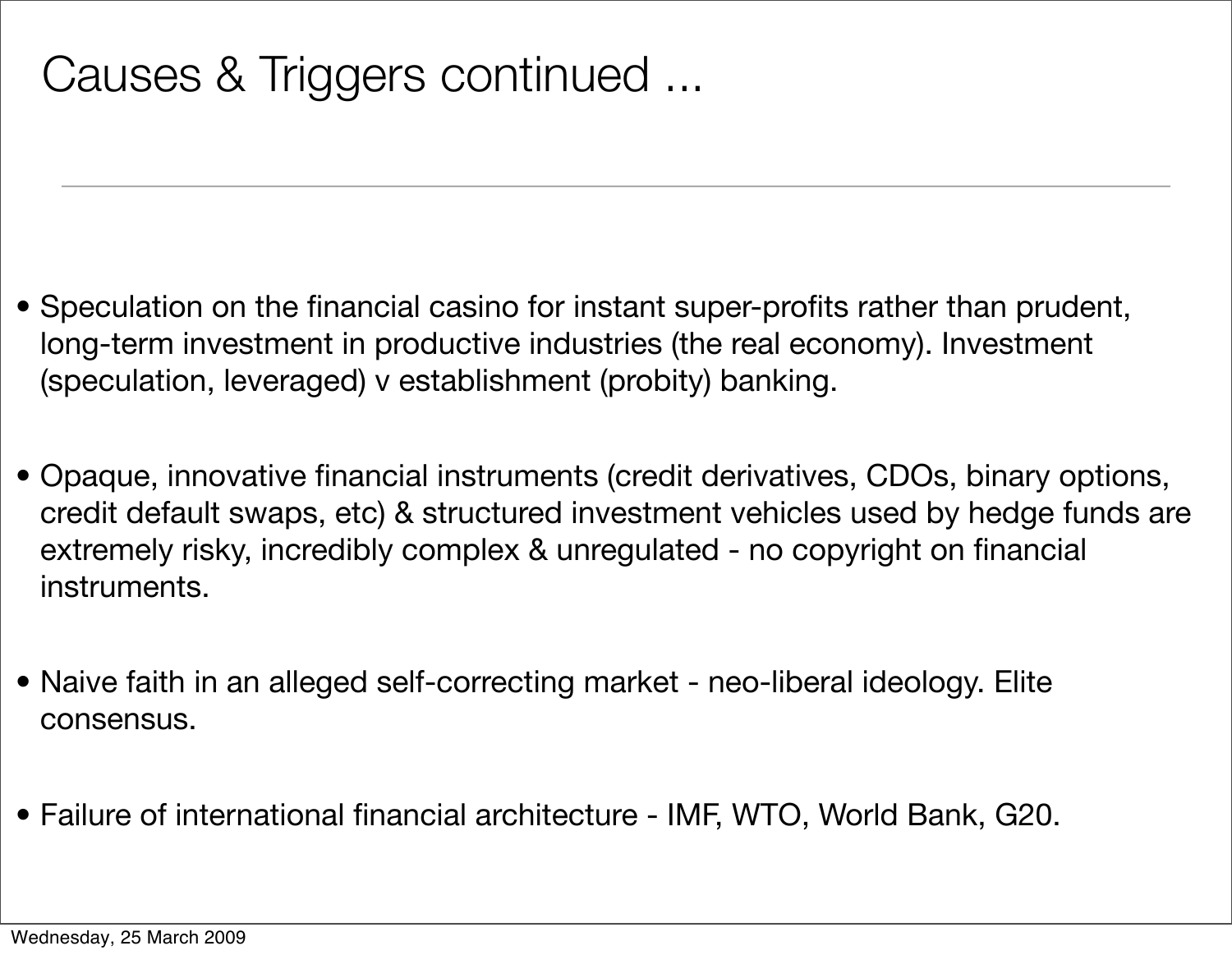## Policy Implications

- Restoring liquidity, public confidence in capitalist enterprises and financial structures, acceptance of regular systemic crises, role for government (nationalisation?) & market.
- If Keynesian pump-priming doesn't work, what policy instruments remain? Monetary policy? Socialism? Destruction?
- Who will lead? The US remains essential but does it have global authority?
- Complex, opaque, exotic financial instruments & securities (CDOs, binary options, credit default swaps, etc) used by hedge funds defy understanding & have been several steps ahead of regulators. Systemic stability v innovation and competition in the market.
- How do you regulate greed, avarice, speculation, competition, ignorance, accidents, happenstance, stupidity, illusions, etc,?
- Free market mythology has disguised the permanent role of the state in the economy (US - agribusiness, military-industrial sector, IT, aviation, pharmaceuticals, etc).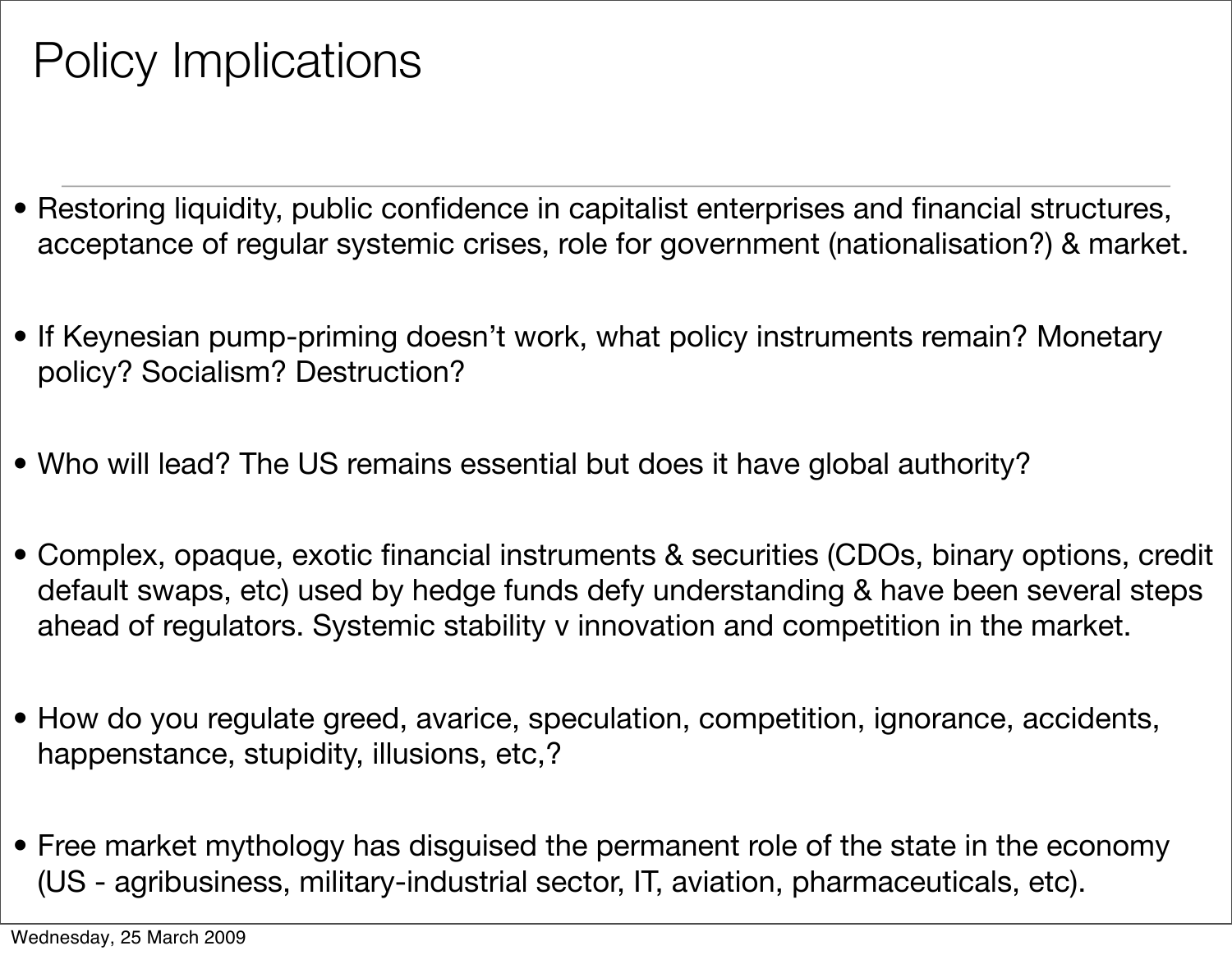## Policy Implications continued ...

- Economists confuse & conflate predictions for the way people *should* behave with the way they actually *do* behave.
- Assumptions that human motivations are utterly calculable and immune to greed, group influence, illusions or ignorance are false (eg Quants). There are too many contingencies, variables & unpredictable events (eg Black Swans).
- Economic history stresses the agency of politicians & the crucial role of the state in economic development & policies - market economics does not.
- Will the opportunity for reform of global financial regulation and changes in the governance of the global economy be taken (G20, IMF)? The urgent need for a world financial authority: *"In a world of open financial markets, national governments cannot effectively regulate the financial risks to which their societies are exposed. That can only be done by an international body with policymaking and policyenforcing powers" -* John Eatwell & Lance Taylor.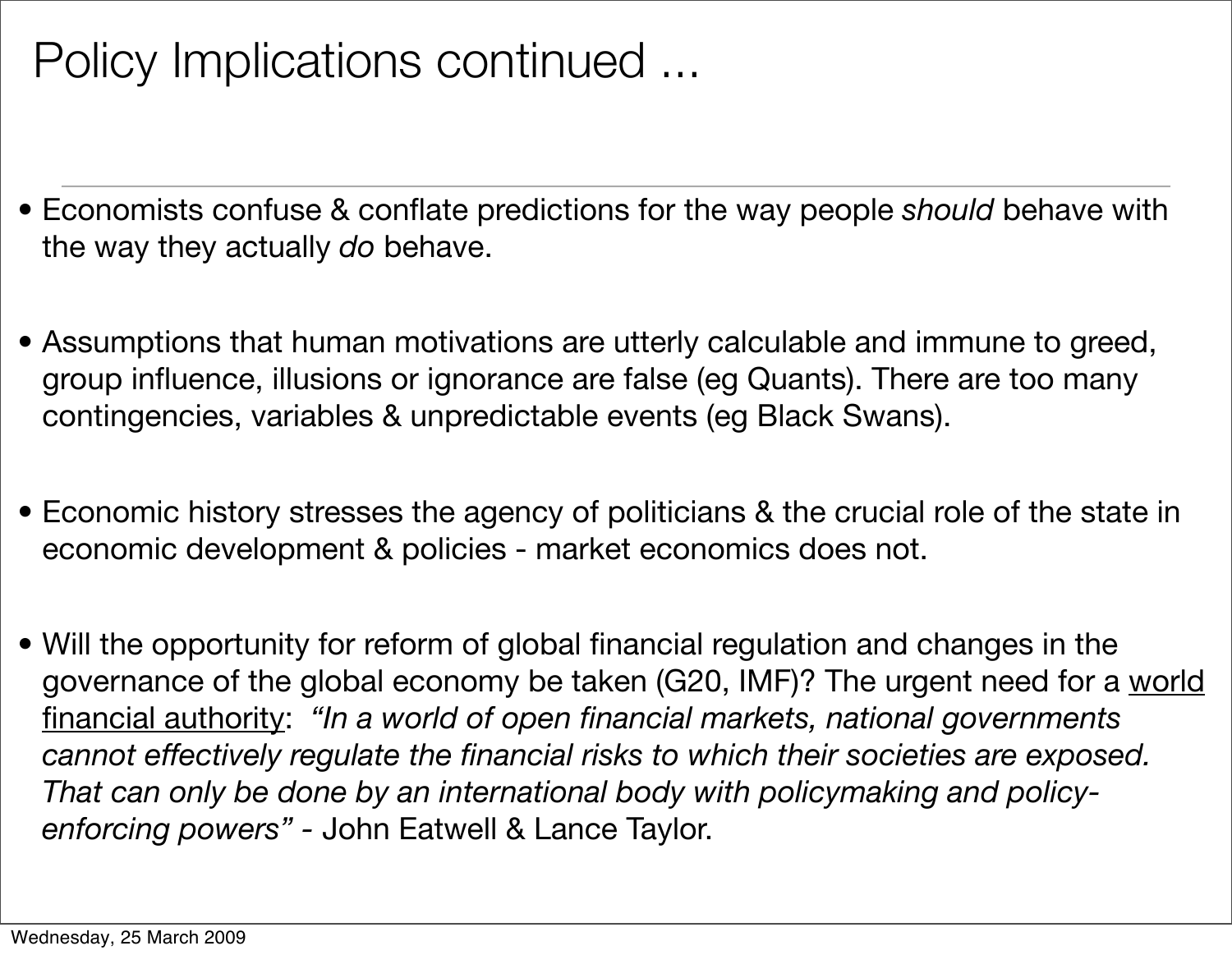## Systemic Implications

- Rational management of the financial system is impossible because it is too complex for human understanding - no-one knows how capitalism actually works. There is no higher capitalist logic directing affairs.
- How to manage anarchy in the world economy (de-regulation & liberalisation)? The market isn't "self-correcting". What if this isn't a cyclical crisis but a permanent one?
- Collapse of neo-liberalism and resurrection of state capitalism. Role of the state in saving the system and bailing out major players comes at the cost of greater regulation and the abandonment of market purity (ideological contradictions).
- Moral hazards and risk management? The *privatisation of profit* and the *socialisation of risk* - bailing out the incompetent & the rich.
- Legitimation crisis from a collapse in confidence & commitment to "civil unrest" (IMF) - the end of elite support for globalisation + popular opposition?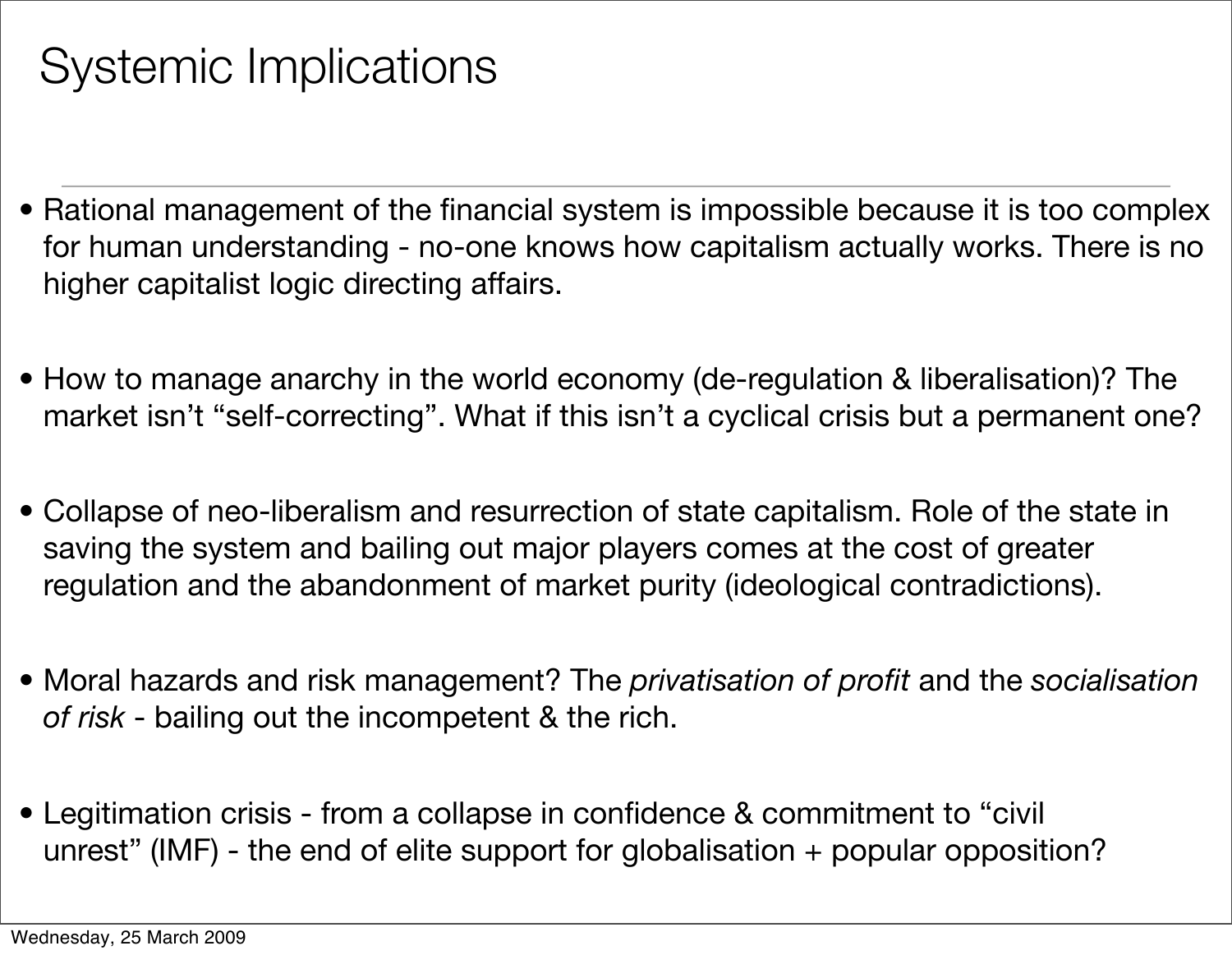#### Systemic Implications continued ...

- No failsafe mechanisms to prevent a "great unwind" the system is inherently unstable and beyond coherent, rational management. No-one can explain why things suddenly & unexpectedly go wrong.
- Claims such as "market corrections", "economic cycles", and "risk management" are illusions, arguably necessary for legitimacy & confidence but remain illusions.
- Manias, panics, crashes & crises are endemic *Savings & Loans* (early 1980s), *Long Term Capital Management* (1998), *dot.com* collapses (mid 1990s), *Enron* (\$US100 billion lost in 2001), *Armanth Advisory* (lost \$US 6 billion or over 60% of its assets in a week in 2007), *Bears Stearns* (lost \$US30 billion in 2008), *Lehman Brothers* (lost \$US5 billion+ in 2008), etc,.
- The resources of governments are limited, as is the patience of taxpayers.